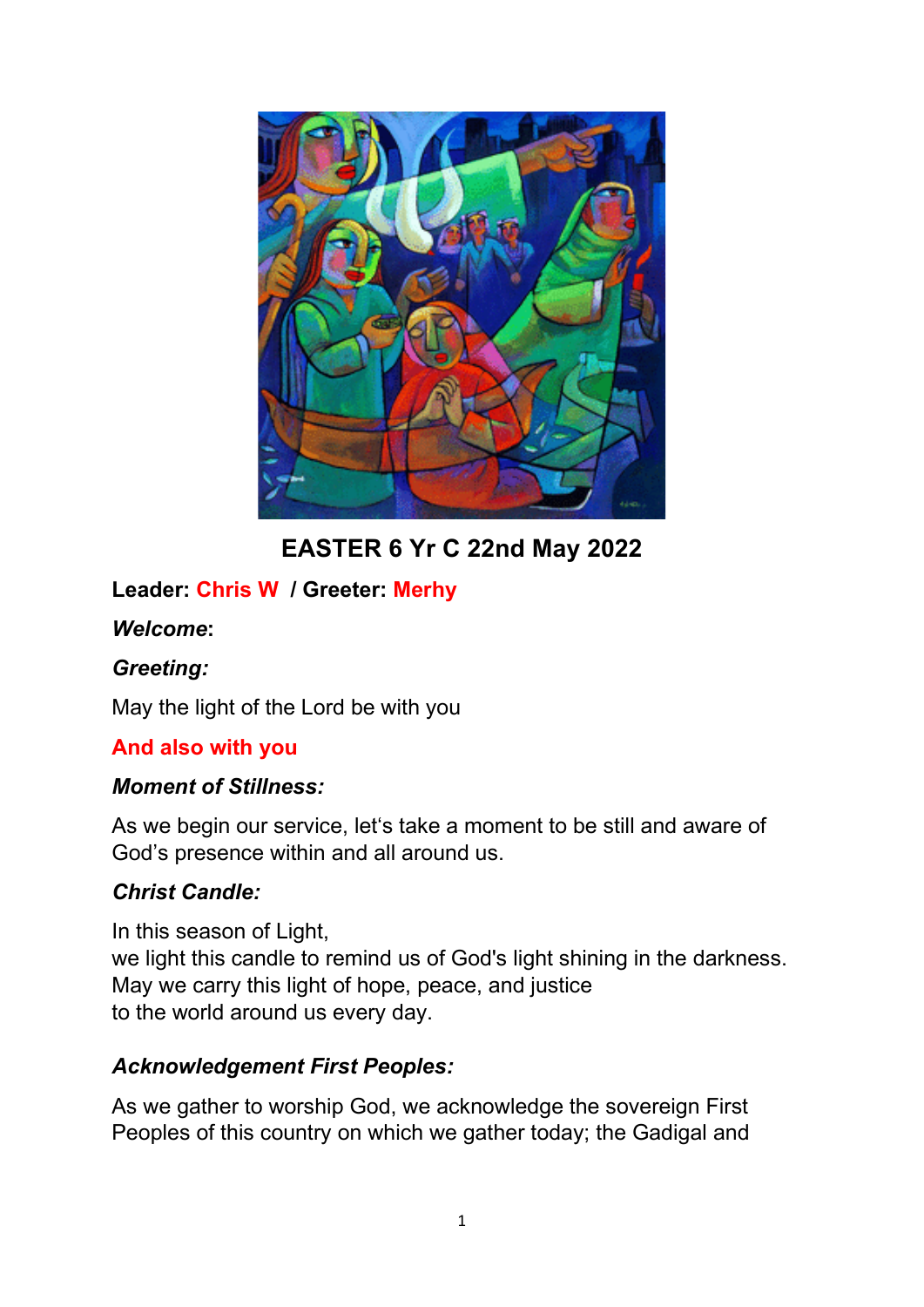Wangal people. And we pay our respects to their Elders past and present, together with all descendants.

# **We commit ourselves to support Voice, Treaty, Truth – justice for First Nations Peoples**.

### *Call to Worship:*

God calls us to this place, a haven for healing and hope. **We come, with the pain of our burdens, we come to hear God's** 

#### **word of hope for us.**

Together, we will sing songs of joy; each of us will hear God whisper our name, 'Beloved of my heart.'

**We join our voices in prayer and praise; we sing of our longing for new lives.**

Here, our shadowed corners are filled with Light; here we discover that God dwells in us.

**And not just us, for God would teach all to love; God's Spirit would lead all peoples in peace**. **Thanks be to God!**

# *Opening Prayer:*

Gracious God, you pour blessings upon us and within us through the person of the Holy Spirit.

This gracious gift of your Spirit continues to teach us about Jesus and to remind us of all he said and did.

Today we rejoice over the Spirit's gift to us of peace - the peace which is beyond our human understanding.

We welcome this gift with thanksgiving and pray that our lives may reflect this peace and your love.

May this time of worship be an offering of praise and adoration for all your gifts to us. This we pray in Jesus' name.

#### **Amen**

# **Song: Love divine, all loves excelling**

1. Song: Love divine, all loves excelling, Joy of Heav'n to earth come down; Fix in us thy humble dwelling; All thy faithful mercies crown! Jesus, Thou art all compassion, Pure unbounded love Thou art;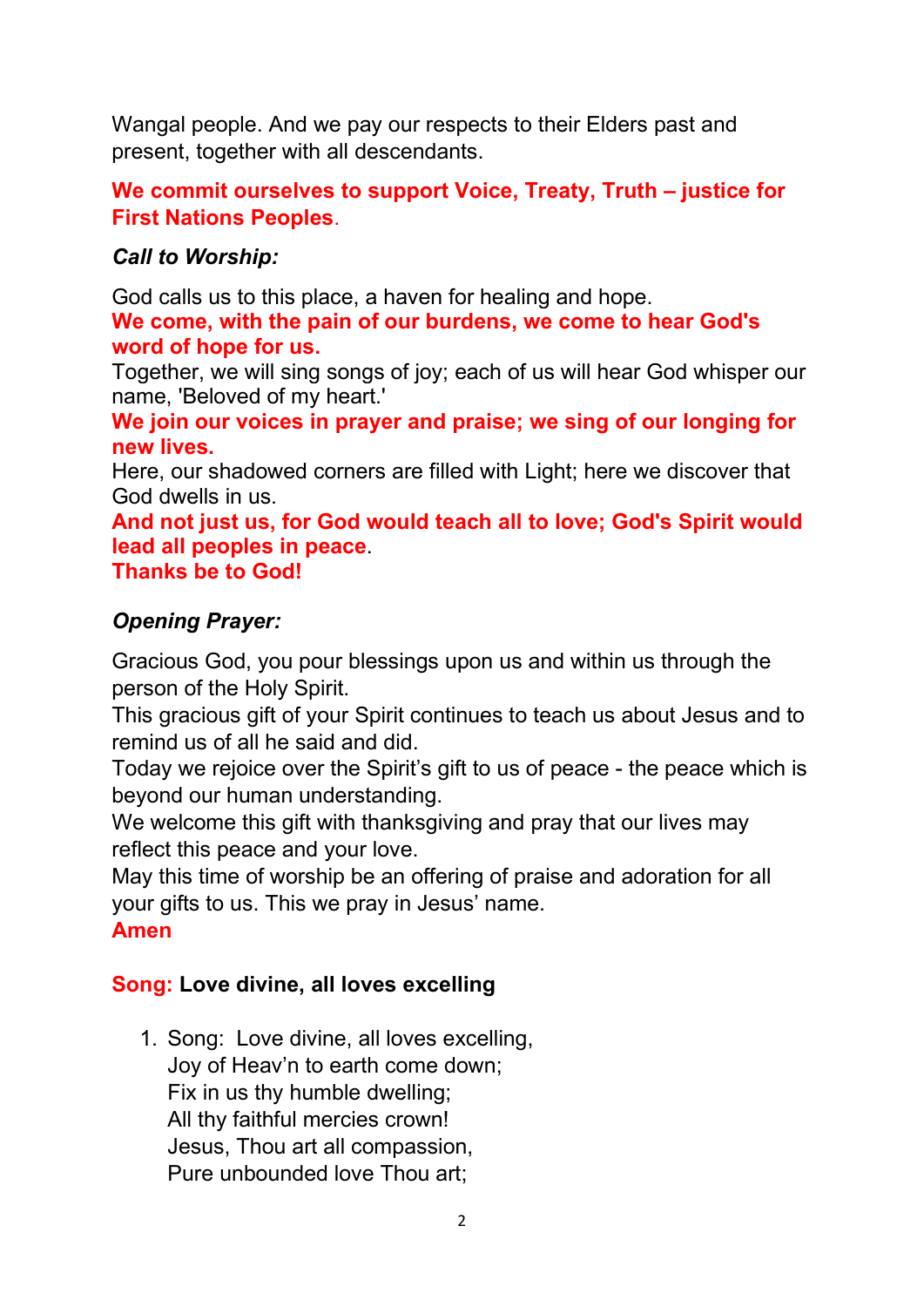Visit us with Thy salvation, Enter every trembling heart.

- 2. Breathe, O breathe Thy loving Spirit Into every troubled breast! Let us all in Thee inherit; Let us find that second rest. Take away our bent to sinning; Alpha and Omega be; End of faith, as its beginning, Set our hearts at liberty.
- 3. Come, Almighty to deliver, Let us all Thy life receive; Suddenly return, and never, Nevermore Thy temples leave. Thee we would be always blessing, Serve Thee as Thy hosts above, Pray and praise Thee without ceasing, Glory in Thy perfect love.
- 4. Finish, then, Thy new creation; Pure and spotless let us be; Let us see Thy great salvation Perfectly restored in Thee; Changed from glory into glory, Till in Heav'n we take our place, Till we cast our crowns before Thee, Lost in wonder, love, and praise.

# *Prayer of Confession:*

Listening God, sometimes we pray confidently, trusting in your love. Sometimes we approach you fearfully, conscious of our own failure. Sometimes we are reluctant to pray, evading your call to us. Sometimes our prayer is a snatched moment in the hassle of activity. But always you hear us. Companion God, we find ourselves in your company again, and find ourselves known by you.

Lord of every part of our lives, help us to let go of all that hinders our acceptance of your peace, your love and your very life through the transforming power of the Holy Spirit.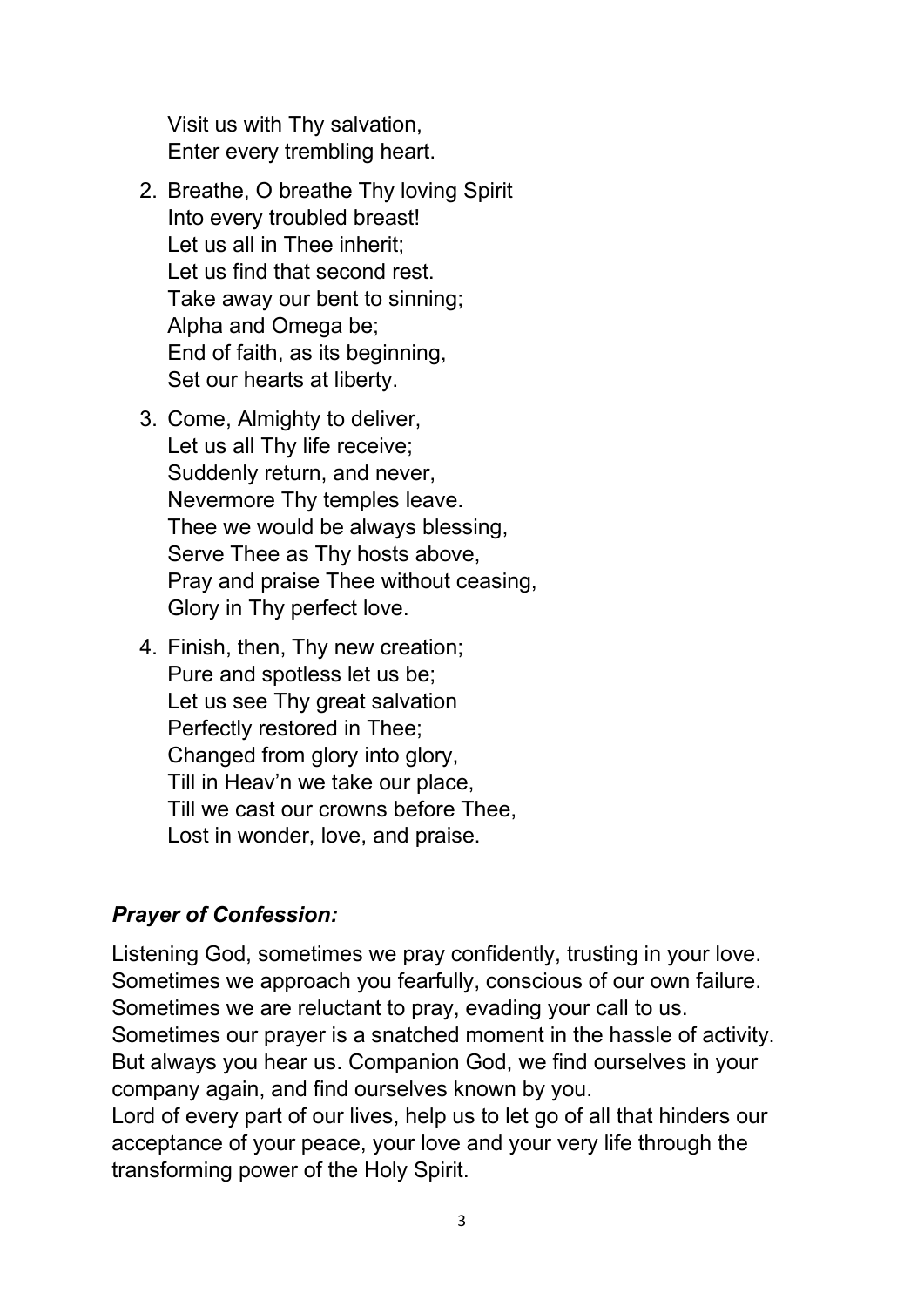This we pray in your name. **Amen**

#### *Words of assurance:*

Friends, hear the good news: in Jesus Christ we are forgiven, and we receive his peace, a peace such as the world cannot give.

### **Thanks be to God**

**Amen**

#### *Peace:*

May the peace of the Lord be always with you

#### **And also with you.**

Let's share Christ's peace with one another.

# **Song: TIS 452 - God of mercy**

1 God of mercy, God of grace, show the brightness of your face. Shine upon us, Saviour, shine; fill your Church with light divine, and your saving health extend to the earth's remotest end.

2 Let the people praise you, Lord! Be by all that live adored. Let the nations shout and sing glory to their Saviour-King; at your feet their tribute pay, and your holy will obey.

3 Let the people praise you, Lord, then enjoy your rich reward! God to us his blessing give, we to God devoted live, all below and all above one in joy and light and love.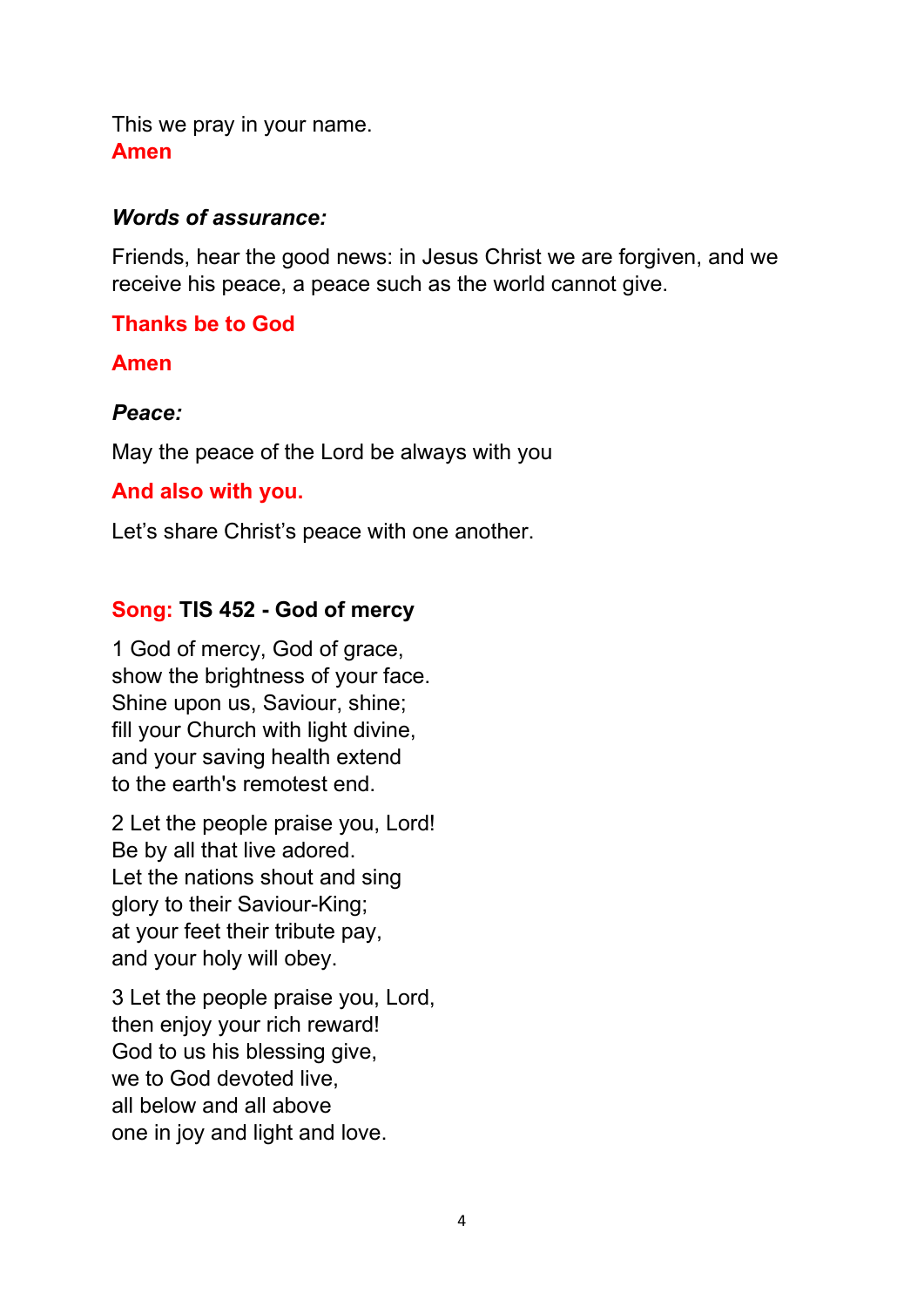# *Moment for the young at heart:* **The Snail & the Whale- Phil**

#### *Bible Readings*: **Jen**

#### **Acts 16:9-15**

### **Timothy Joins Paul and Silas**

<sup>9</sup> During the night Paul had a vision: there stood a man of Macedonia pleading with him and saying, "Come over to Macedonia and help us." <sup>10</sup> When he had seen the vision, we immediately tried to cross over to Macedonia, being convinced that God had called us to proclaim the good news to them.

# **The Conversion of Lydia**

<sup>11</sup> We therefore<sup>[\[b\]](https://www.biblegateway.com/passage/?search=Acts+16&version=NRSVUE&msclkid=873d0a51cfe611ec9d0b3d2099cc0647#fen-NRSVUE-27482b)</sup> set sail from Troas and took a straight course to Samothrace, the following day to Neapolis, <sup>12</sup> and from there to Philippi, which is a leading city of the district of Macedonia and a Roman colony. We remained in this city for some days.  $13$  On the Sabbath day we went outside the gate by the river, where we supposed $[c]$  there was a place of prayer, and we sat down and spoke to the women who had gathered there. <sup>14</sup> A certain woman named Lydia, a worshiper of God, was listening to us; she was from the city of Thyatira and a dealer in purple cloth. The Lord opened her heart to listen eagerly to what was said by Paul. <sup>15</sup> When she and her household were baptized, she urged us, saying, "If you have judged me to be faithful to the Lord, come and stay at my home." And she prevailed upon us.

#### **John 14:23-29**

 $23$  Jesus answered him, "Those who love me will keep my word, and my Father will love them, and we will come to them and make our home with them. <sup>24</sup> Whoever does not love me does not keep my words, and the word that you hear is not mine but is from the Father who sent me.

 $25$  "I have said these things to you while I am still with you.  $26$  But the Advocate,<sup>[\[a\]](https://www.biblegateway.com/passage/?search=John+14%3a23-29&version=NRSVUE&msclkid=c0a9f275cfe711ecaa0282889613a73b#fen-NRSVUE-26684a)</sup> the Holy Spirit, whom the Father will send in my name, will teach you everything and remind you of all that I have said to you. <sup>27</sup> Peace I leave with you; my peace I give to you. I do not give to you as the world gives. Do not let your hearts be troubled, and do not let them be afraid. <sup>28</sup> You heard me say to you, 'I am going away, and I am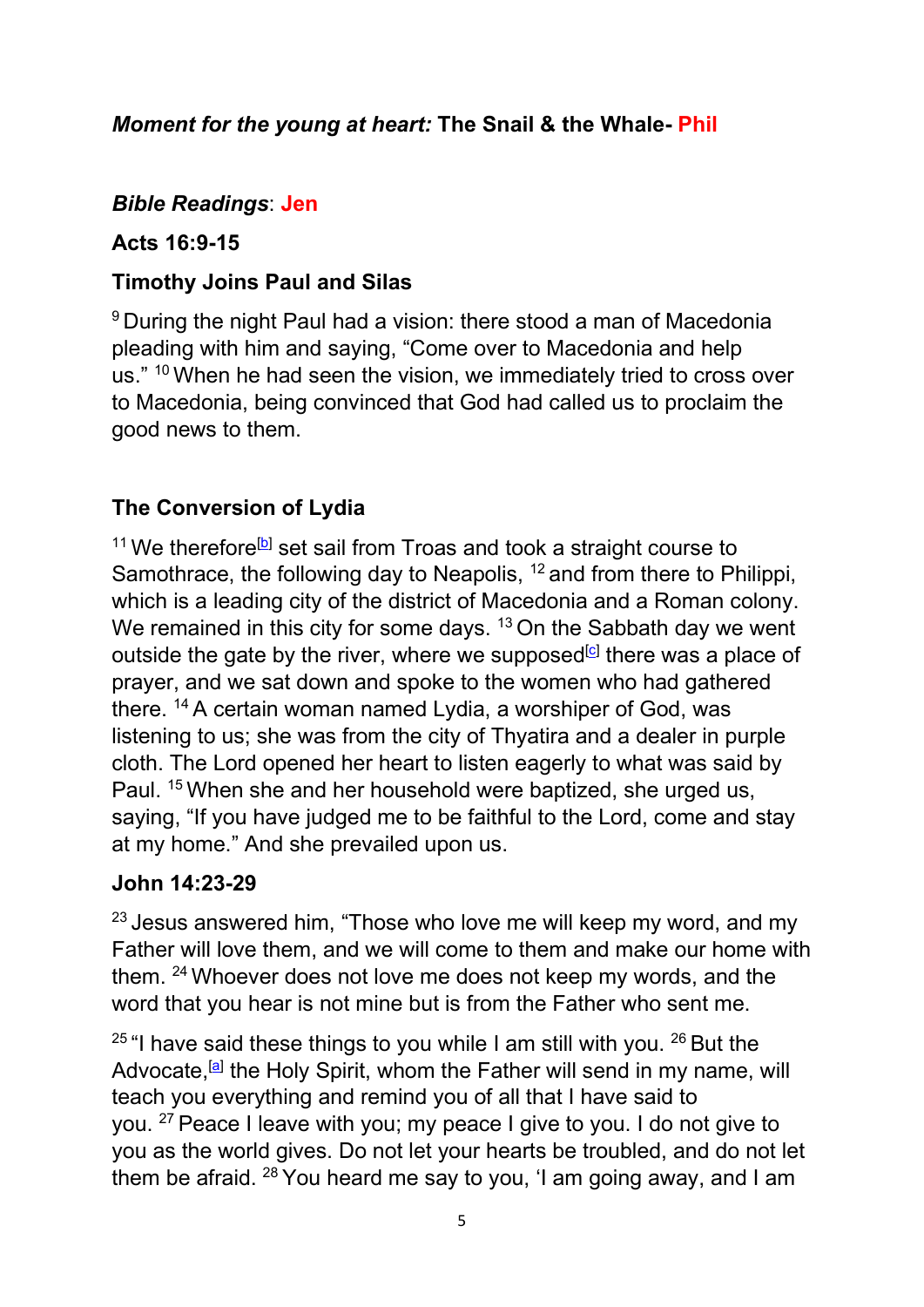coming to you.' If you loved me, you would rejoice that I am going to the Father, because the Father is greater than I.<sup>29</sup> And now I have told you this before it occurs, so that when it does occur you may believe.

### **Hear the Word of the Lord**

**Thanks be to God**

*Reflection***: Chris Longfoot**

*Moment of Stillness*

*Prayers of the People***: John**

**The Lord's Prayer:**

**Our Father in heaven**

**hallowed be your name.**

**your kingdom comes**

**your will be done**

**on earth as in heaven.**

**Give us today our daily bread** 

**forgive us our sins** 

**as we forgive those who sin against us.** 

**Save us in the time of trial** 

**and deliver us from evil.**

**For the kingdom the power and the glory are yours.** 

**Now and forever.** 

**Amen**

*Giving thanks:* 

Community News: The congregation share good news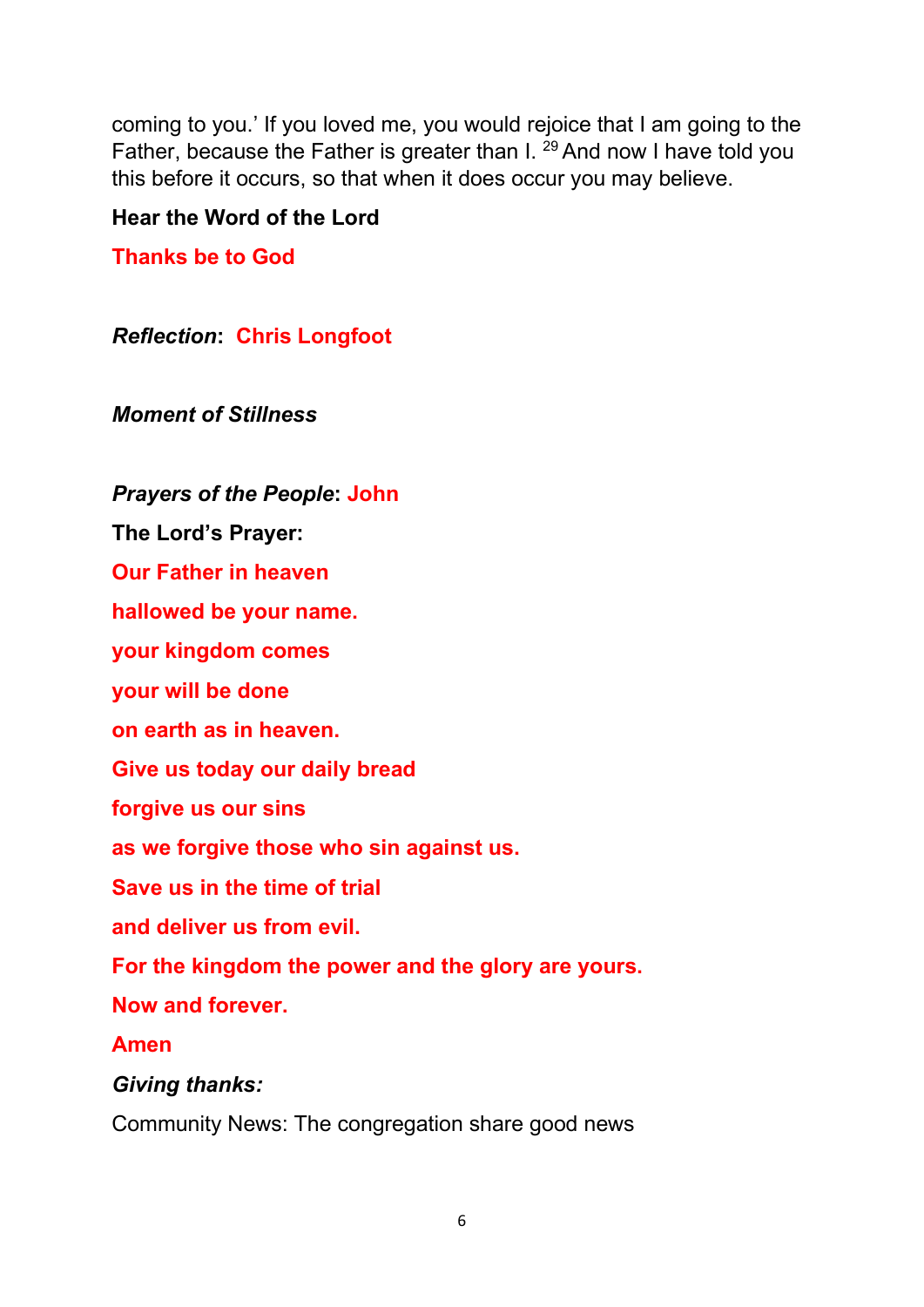### *Offering Prayer:*

We give this offering to you, generous God. We give ourselves as well. Bless us as we give. Move us to help others and to love them, in Jesus' name.

**Amen.**

#### **Song: TIS 658- Here I am Lord**

1. I, the Lord of sea and sky, I have heard My people cry. All who dwell in dark and sin, My hand will save. I who made the stars of night, I will make their darkness bright. Who will bear My light to them? Whom shall I send?

Here I am Lord, Is it I, Lord? I have heard You calling in the night. I will go Lord, if You lead me. I will hold Your people in my heart.

2. I, the Lord of snow and rain, I have borne my people's pain. I have wept for love of them, They turn away. I will break their hearts of stone, Give them hearts for love alone. I will speak My word to them Whom shall I send?

Here I am Lord, Is it I, Lord? I have heard You calling in the night. I will go Lord, if You lead me. I will hold Your people in my heart.

3. I, the Lord of wind and flame I will tend the poor and lame. I will set a feast for them, My hand will save Finest bread I will provide,